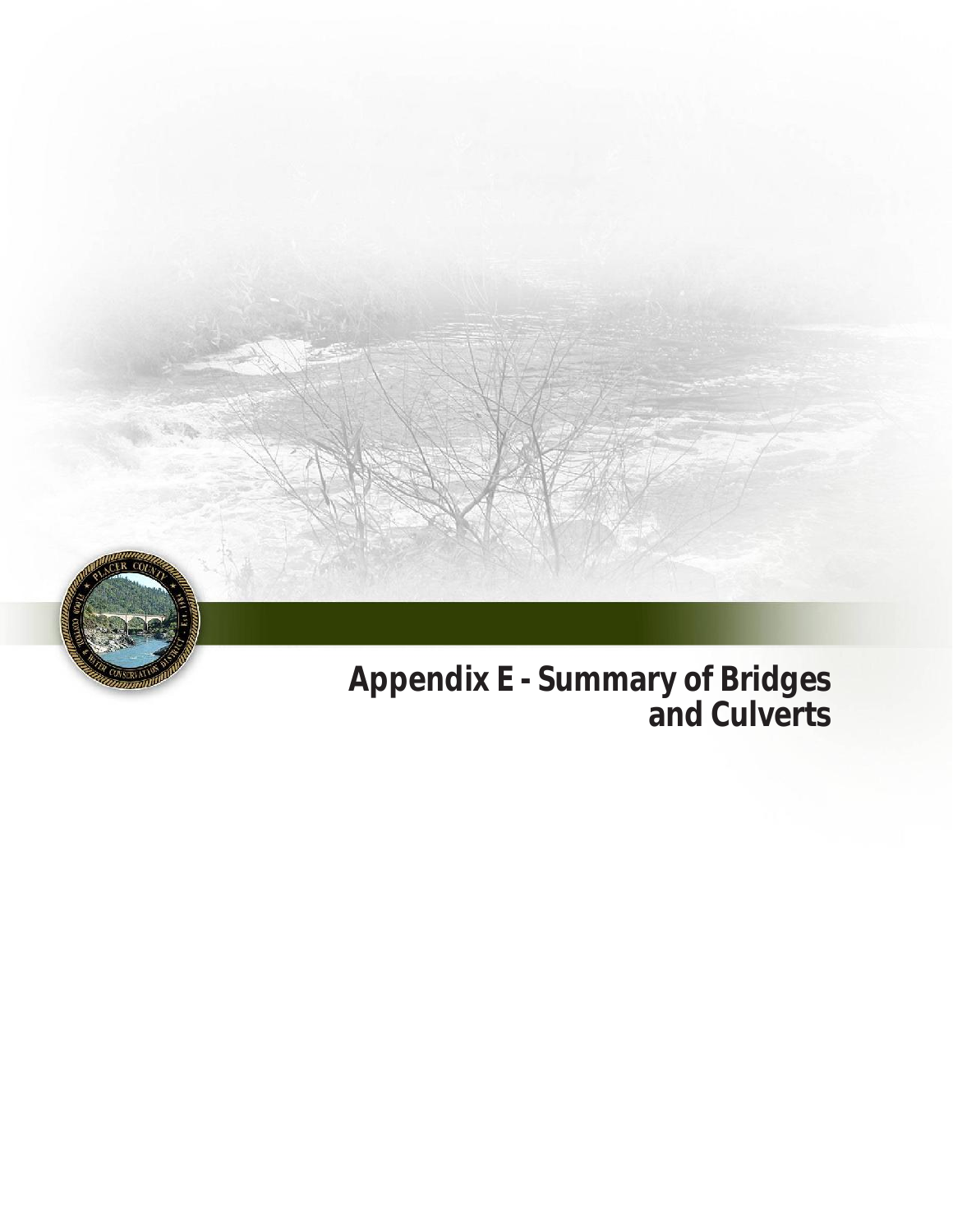| <b>Crossing</b> |                         |                |                            | <b>Flow</b><br><b>Max</b><br>Overtopping | <b>Max</b>   | <b>Flow</b>  |                  |                    |
|-----------------|-------------------------|----------------|----------------------------|------------------------------------------|--------------|--------------|------------------|--------------------|
| Number in       |                         |                |                            | the                                      | <b>Flow</b>  | Overtopping  |                  | <b>Recommende</b>  |
| 1992            |                         |                |                            | <b>Structure</b>                         | <b>Total</b> | / Flow Total |                  | for<br>d           |
| Report          | <b>River</b>            | <b>Type</b>    | <b>Name</b>                | (cts)                                    | (cfs)        | (%)          | <b>Centering</b> | <b>Replacement</b> |
| 190             | <b>Miners</b><br>Ravine | Culvert        | <b>Shadow Oaks Lane</b>    | 2537                                     | 2560         | 99.1%        | MR15J@30         | <b>No</b>          |
| 91              | <b>Linda Creek</b>      | Culvert        | <b>Shadow Brook Place</b>  | 685                                      | 692          | 99.0%        | LC5A@0           | <b>No</b>          |
| 120             | <b>Linda Creek</b>      | Culvert        | <b>Walnut Avenue</b>       | 362                                      | 371          | 97.5%        | LC40L@30         | <b>No</b>          |
|                 | <b>Miners</b><br>Ravine | <b>Bridge</b>  | Ox Bow Lane                | 1185                                     | 1232         | 96.2%        | MR15J@30         | <b>No</b>          |
| 263             | <b>Sucker</b><br>Ravine | Culvert        | <b>Pacific Street</b>      | 350                                      | 365          | 95.9%        | SE40N@0          | <b>No</b>          |
| 76              | Linda Creek             | Culvert        | <b>Champion Oaks Drive</b> | 2084                                     | 2187         | 95.3%        | LC40L@30         | Yes                |
|                 | <b>Linda Creek</b>      | Culvert        | Muir Way                   | 264                                      | 296          | 89.4%        | MR15J@30         | No                 |
|                 | <b>Miners</b>           |                | Penryn Rock Springs        |                                          |              |              |                  |                    |
| 213             | Ravine                  | <b>Bridge</b>  | Rd.                        | 468                                      | 524          | 89.3%        | MR15J@30         | <b>No</b>          |
| 92              | <b>Linda Creek</b>      | Culvert        | Troy Purdy Lane            | 538                                      | 604          | 89.1%        | LC5A@0           | <b>No</b>          |
| 11              | Dry Creek               | <b>Bridge</b>  | <b>Watt Avenue</b>         | 11535                                    | 13129        | 87.9%        | LC5A@0           | Yes                |
|                 | <b>Miners</b><br>Ravine | <b>Bridge</b>  | <b>Willow Valley Place</b> | 1728                                     | 1989         | 86.9%        | MR15J@30         | No                 |
|                 | <b>Miners</b><br>Ravine | <b>Bridge</b>  | Whiskey Bar Road           | 1172                                     | 1353         | 86.6%        | MR15J@30         | Yes                |
|                 | <b>Miners</b><br>Ravine | <b>Bridge</b>  | <b>Buckboard Lane</b>      | 1154                                     | 1363         | 84.7%        | MR15J@30         | No                 |
| 203             | <b>Miners</b><br>Ravine | <b>Bridge</b>  | Auburn Folsom Road         | 2151                                     | 2541         | 84.7%        | MR15J@30         | Yes                |
|                 | <b>Miners</b><br>Ravine | Culvert        | Lomida Lane                | 1377                                     | 1647         | 83.6%        | MR15J@30         | No                 |
| 212             | <b>Miners</b><br>Ravine | <b>Bridge</b>  | <b>King Road</b>           | 477                                      | 613          | 77.9%        | MR15J@30         | Yes                |
| 90              | <b>Linda Creek</b>      | <b>Culvert</b> | <b>Barton Road</b>         | 611                                      | 786          | 77.7%        | LCSA@0           | Yes                |
| 93              | <b>Linda Creek</b>      | Culvert        | <b>Country Court</b>       | 375                                      | 494          | 75.9%        | LC5A@0           | <b>No</b>          |
| 14              | Dry Creek               | <b>Bridge</b>  | Walerga Road               | 9874                                     | 13165        | 75.0%        | <b>SE40N@0</b>   | Scheduled<br>for   |

**Table E.1 Bridge and Culvert Overtopping Based on Hydraulic Model** 

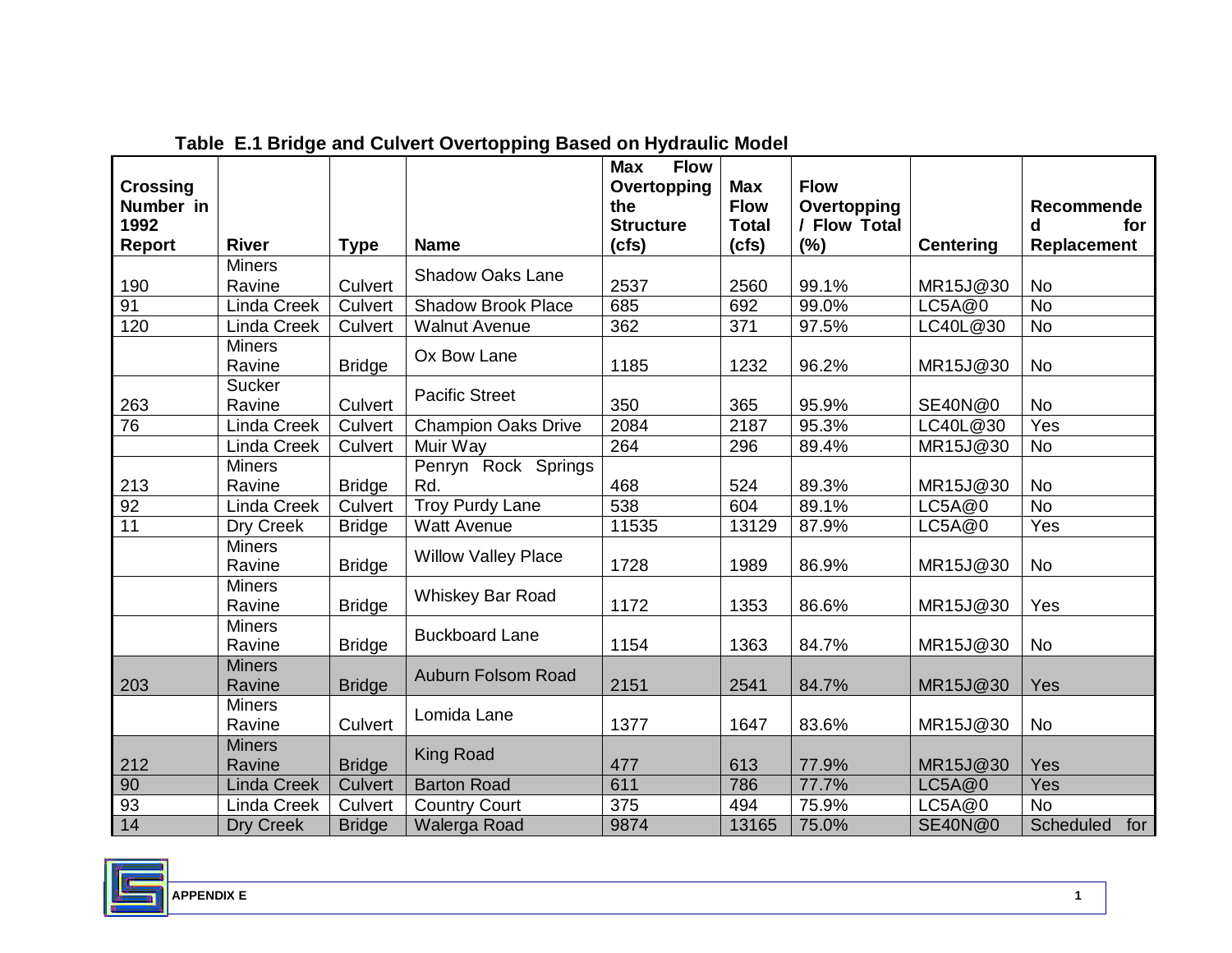| <b>Crossing</b><br>Number in<br>1992<br><b>Report</b> | <b>River</b>            |                | <b>Name</b>                 | <b>Flow</b><br><b>Max</b><br>Overtopping<br>the<br><b>Structure</b> | <b>Max</b><br><b>Flow</b><br><b>Total</b><br>(cfs) | <b>Flow</b><br>Overtopping<br>/ Flow Total<br>(%) | <b>Centering</b> | Recommende<br>for<br>d<br>Replacement |
|-------------------------------------------------------|-------------------------|----------------|-----------------------------|---------------------------------------------------------------------|----------------------------------------------------|---------------------------------------------------|------------------|---------------------------------------|
|                                                       |                         | <b>Type</b>    |                             | (cts)                                                               |                                                    |                                                   |                  | Replacement                           |
| 119                                                   | <b>Linda Creek</b>      | Culvert        | <b>Chestnut Avenue</b>      | 332                                                                 | 449                                                | 73.9%                                             | LC40L@30         | No                                    |
| 266                                                   | Sucker<br>Ravine        | Culvert        | <b>Saunders Avenue</b>      | 426                                                                 | 592                                                | 72.0%                                             | SE40M@30         | No                                    |
| 208                                                   | <b>Miners</b><br>Ravine | <b>Culvert</b> | Auburn Folsom Road          | 881                                                                 | 1294                                               | 68.1%                                             | MR15J@30         | Yes                                   |
| 211                                                   | <b>Miners</b><br>Ravine | <b>Bridge</b>  | Auburn Folsom Road          | 766                                                                 | 1154                                               | 66.4%                                             | MR15J@30         | <b>No</b>                             |
| 124                                                   | Antelope<br>Creek       | <b>Bridge</b>  | <b>Atlantic Street</b>      | 2628                                                                | 4022                                               | 65.3%                                             | AC51@60          | <b>No</b>                             |
|                                                       | <b>Miners</b><br>Ravine | <b>Bridge</b>  | South of Willow Valley      | 1258                                                                | 1984                                               | 63.4%                                             | SE40M@30         | <b>No</b>                             |
| 194                                                   | <b>Miners</b><br>Ravine | <b>Bridge</b>  | Itchy Acres Road            | 1572                                                                | 2530                                               | 62.2%                                             | LC5A@0           | Yes                                   |
| 265                                                   | Sucker<br>Ravine        | Culvert        | Sierra College Blvd.        | 264                                                                 | 427                                                | 61.9%                                             | SE40M@30         | <b>No</b>                             |
| 58                                                    | <b>Cirby Creek</b>      | Culvert        | Rocky Ridge Drive           | 318                                                                 | 521                                                | 61.1%                                             | CC5G@90          | <b>No</b>                             |
| 196                                                   | <b>Miners</b><br>Ravine | <b>Bridge</b>  | <b>Miners Ravine Road</b>   | 1437                                                                | 2410                                               | 59.6%                                             | SE40M@30         | <b>No</b>                             |
| $\overline{52}$                                       | <b>Cirby Creek</b>      | Culvert        | Oak Ridge Drive             | 524                                                                 | 895                                                | 58.5%                                             | CC5G@90          | Yes                                   |
| $\frac{117}{117}$                                     | <b>Linda Creek</b>      | Culvert        | Oak Avenue                  | 491                                                                 | 934                                                | 52.5%                                             | LC40L@30         | No                                    |
| 255                                                   | <b>Sucker</b><br>Ravine | Culvert        | Lakeside Drive              | 380                                                                 | 727                                                | 52.2%                                             | SE40N@0          | <b>No</b>                             |
| 209                                                   | <b>Miners</b><br>Ravine | Culvert        | Placer<br>Canyon<br>Parkway | 856                                                                 | 1670                                               | 51.3%                                             | MR15J@30         | <b>No</b>                             |
| 141                                                   | Antelope<br>Creek       | <b>Bridge</b>  | <b>King Road</b>            | 279                                                                 | 558                                                | 50.0%                                             | SE40N@0          | <b>No</b>                             |
| 191                                                   | <b>Miners</b><br>Ravine | <b>Bridge</b>  | <b>Barton Road</b>          | 1114                                                                | 2255                                               | 49.4%                                             | <b>SE40N@0</b>   | Replaced                              |
| 118                                                   | Linda Creek             | Mult<br>Open   | <b>Filbert Avenue</b>       | 241                                                                 | 501                                                | 48.0%                                             | LC40L@30         | No                                    |

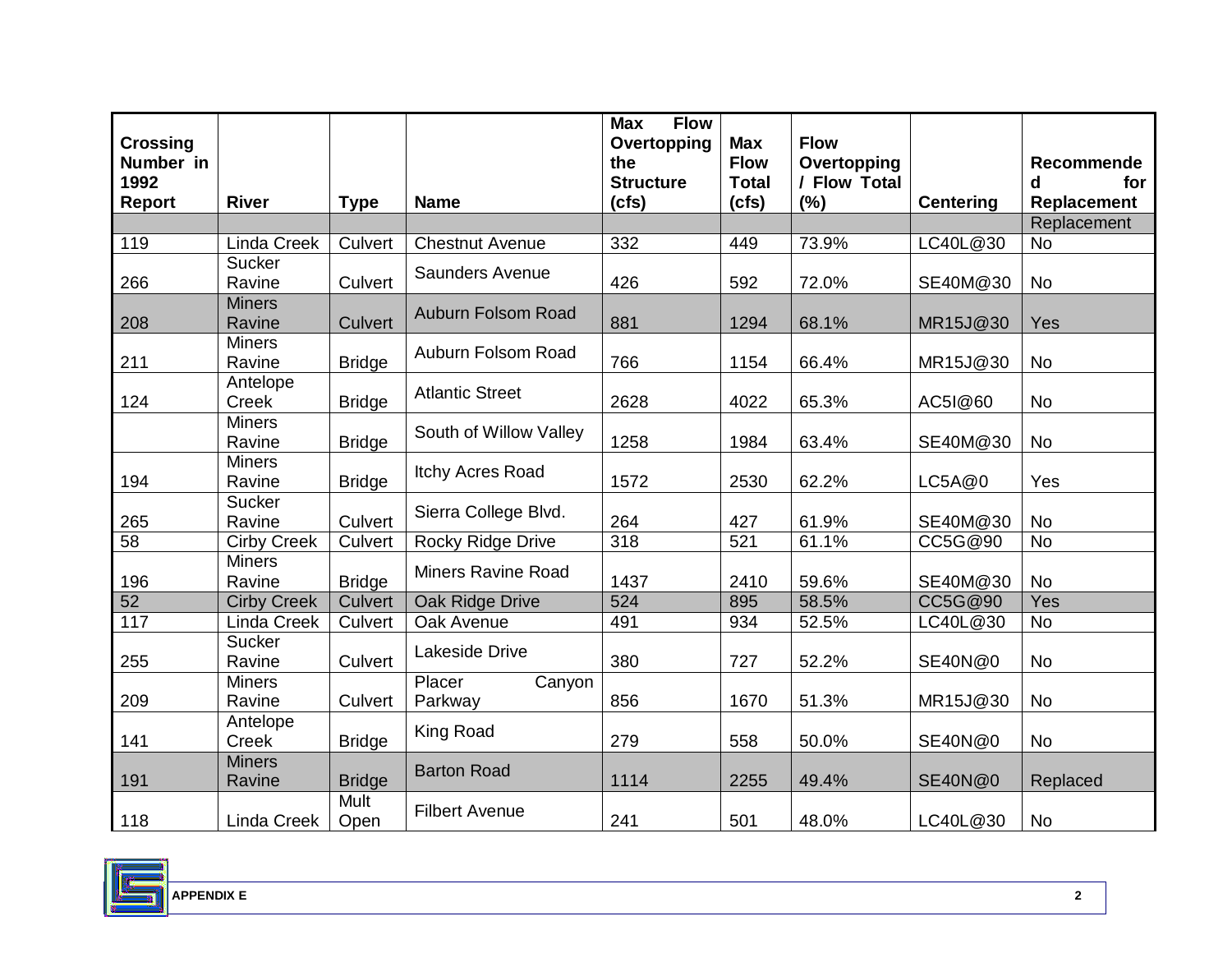| <b>Crossing</b><br>Number in<br>1992 |                          |               |                             | <b>Flow</b><br><b>Max</b><br>Overtopping<br>the<br><b>Structure</b> | <b>Max</b><br><b>Flow</b><br><b>Total</b> | <b>Flow</b><br>Overtopping<br>/ Flow Total |                  | Recommende<br>for<br>d |
|--------------------------------------|--------------------------|---------------|-----------------------------|---------------------------------------------------------------------|-------------------------------------------|--------------------------------------------|------------------|------------------------|
| <b>Report</b>                        | <b>River</b>             | <b>Type</b>   | <b>Name</b>                 | (cfs)                                                               | (cfs)                                     | (%)                                        | <b>Centering</b> | Replacement            |
| 207                                  | <b>Miners</b><br>Ravine  | <b>Bridge</b> | <b>Dick Cook Road</b>       | 838                                                                 | 1777                                      | 47.2%                                      | AC51@60          | Replaced               |
| 73                                   | <b>Linda Creek</b>       | <b>Bridge</b> | Rocky Ridge Drive           | 388                                                                 | 948                                       | 40.9%                                      | LC40L@30         | Yes                    |
| 258                                  | Sucker<br>Ravine         | Culvert       | Super Span                  | 282                                                                 | 697                                       | 40.4%                                      | SE40M@30         | <b>No</b>              |
| 236                                  | Secret<br>Ravine         | <b>Bridge</b> | Horseshoe Bar Road          | 1866                                                                | 4669                                      | 40.0%                                      | SE40M@30         | Yes                    |
| 256                                  | <b>Sucker</b><br>Ravine  | Culvert       | <b>Rocklin Road</b>         | 278                                                                 | 720                                       | 38.6%                                      | <b>SE40N@0</b>   | Yes                    |
| 232                                  | <b>Secret</b><br>Ravine  | Culvert       | Sierra College Blvd.        | 1882                                                                | 4987                                      | 37.7%                                      | SE40M@30         | <b>No</b>              |
|                                      | <b>Miners</b><br>Ravine  | <b>Bridge</b> | Hardy Lane                  | 894                                                                 | 2470                                      | 36.2%                                      | MR15J@30         | <b>No</b>              |
| 205                                  | <b>Miners</b><br>Ravine  | <b>Bridge</b> | Moss Lane                   | 710                                                                 | 2048                                      | 34.7%                                      | MR15J@30         | <b>No</b>              |
| 56                                   | <b>Cirby Creek</b>       | Culvert       | <b>Sierra Gardens Drive</b> | 310                                                                 | 897                                       | 34.5%                                      | CC5G@90          | Yes                    |
| 139                                  | Antelope<br><b>Creek</b> | Culvert       | <b>Delmar Avenue</b>        | 103                                                                 | 317                                       | 32.6%                                      | AC51@60          | <b>No</b>              |
| 158                                  | Clover<br>Valley         | Culvert       | Midas Avenue                | 351                                                                 | 1092                                      | 32.2%                                      | AC51@60          | Yes                    |
| 197                                  | <b>Miners</b><br>Ravine  | Culvert       | Leibinger Lane              | 814                                                                 | 2534                                      | 32.1%                                      | MR15J@30         | Yes                    |
| 83                                   | <b>Linda Creek</b>       | Culvert       | <b>Hazel Avenue</b>         | 778                                                                 | 2427                                      | 32.1%                                      | LC40L@30         | Yes                    |
| 50                                   | <b>Cirby Creek</b>       | Culvert       | Sunrise Blvd.               | 277                                                                 | 904                                       | 30.6%                                      | CC5G@90          | Yes                    |
| 163                                  | Clover<br>Valley         | Culvert       | Rawhide Road                | 308                                                                 | 1035                                      | 29.8%                                      | AC51@60          | Yes                    |
| 22                                   | Dry Creek                | <b>Bridge</b> | <b>Riverside Avenue</b>     | 2645                                                                | 8908                                      | 29.7%                                      | <b>SE40N@0</b>   | Yes                    |
| 199                                  | <b>Miners</b><br>Ravine  | <b>Bridge</b> | Auburn Folsom Road          | 727                                                                 | 2560                                      | 28.4%                                      | MR15J@30         | Yes                    |
| 235                                  | <b>Secret</b><br>Ravine  | <b>Bridge</b> | <b>Brace Road</b>           | 1314                                                                | 4702                                      | 27.9%                                      | LC5A@0           | Yes                    |

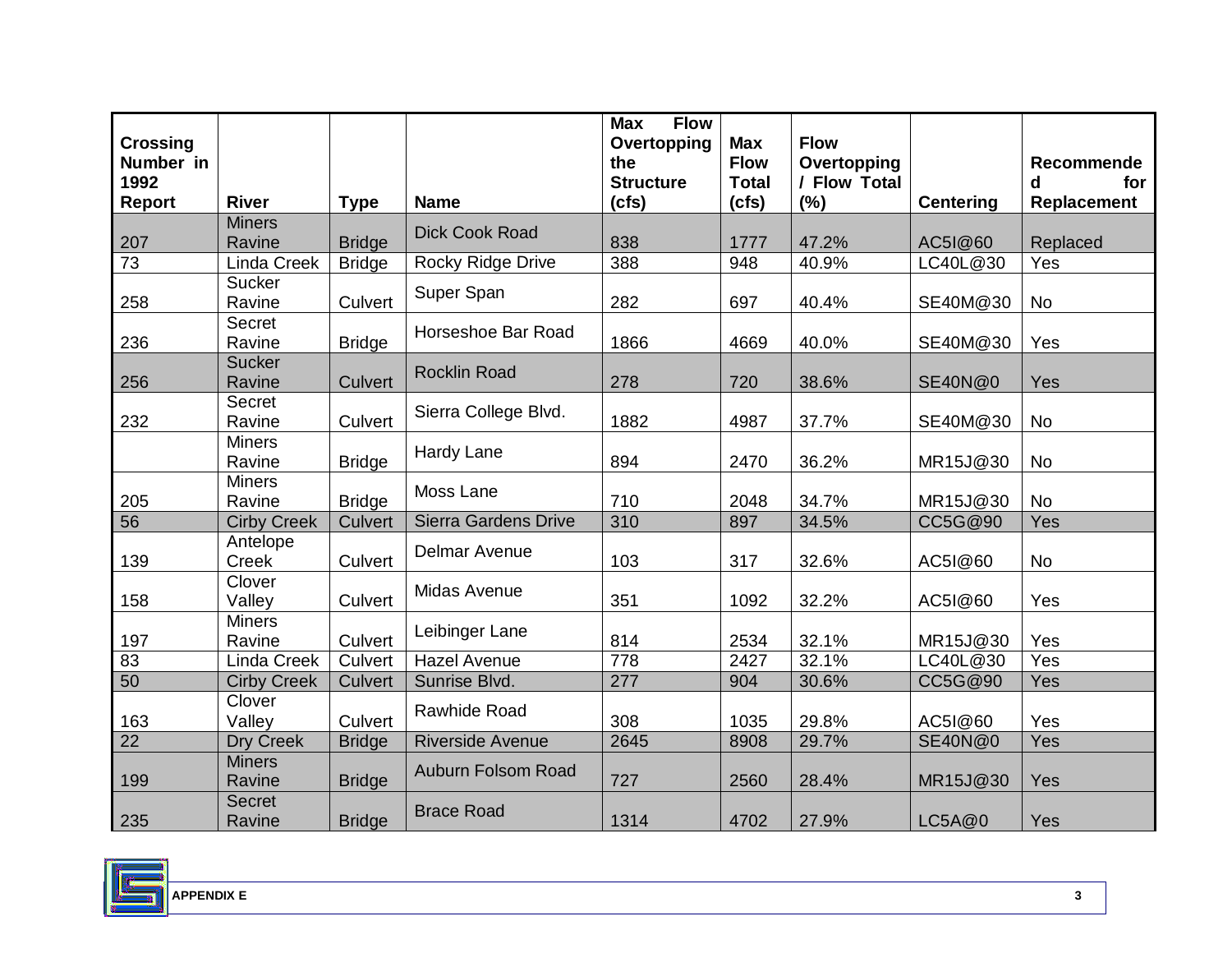| <b>Crossing</b><br>Number in                               |                         |               |                        | <b>Flow</b><br><b>Max</b><br>Overtopping<br>the | <b>Max</b><br><b>Flow</b> | <b>Flow</b><br>Overtopping |                                                        | <b>Recommende</b> |
|------------------------------------------------------------|-------------------------|---------------|------------------------|-------------------------------------------------|---------------------------|----------------------------|--------------------------------------------------------|-------------------|
| 1992                                                       |                         |               |                        | <b>Structure</b>                                | <b>Total</b>              | / Flow Total               |                                                        | for<br>d          |
| Report                                                     | <b>River</b>            | <b>Type</b>   | <b>Name</b>            | (cfs)                                           | (cfs)                     | (%)                        | <b>Centering</b>                                       | Replacement       |
| 21                                                         | Dry Creek               | <b>Bridge</b> | Vernon Street          | 3532                                            | 12901                     | 27.4%                      | <b>SE40N@0</b>                                         | <b>No</b>         |
| $\overline{86}$                                            | Linda Creek             | Culvert       | <b>Cherry Avenue</b>   | 356                                             | 1404                      | 25.4%                      | LC40L@30                                               | <b>No</b>         |
| $\overline{51}$                                            | <b>Cirby Creek</b>      | <b>Bridge</b> | Coloma Way             | 179                                             | 816                       | 21.9%                      | LC40L@30                                               | Yes               |
| 188                                                        | <b>Miners</b><br>Ravine | <b>Bridge</b> | Cavitt & Stallman Road | 288                                             | 1440                      | 20.0%                      | MR15J@30                                               | <b>No</b>         |
| 54                                                         | <b>Cirby Creek</b>      | Culvert       | <b>Loretto Drive</b>   | 199                                             | 1126                      | 17.7%                      | CC5G@90                                                | <b>No</b>         |
| 94                                                         | Linda Creek             | Culvert       | Auburn Folsom Road     | 33                                              | 210                       | 15.8%                      | LC5A@0                                                 | <b>No</b>         |
| 260                                                        | Sucker<br>Ravine        | Culvert       | Dominguez Road         | 100                                             | 638                       | 15.7%                      | SE40M@30                                               | <b>No</b>         |
| 156                                                        | Clover<br>Valley        | Culvert       | <b>Argonaut Avenue</b> | 103                                             | 781                       | 13.2%                      | AC51@60                                                | <b>No</b>         |
| 134                                                        | Antelope<br>Creek       | Culvert       | Midas Avenue           | 151                                             | 1369                      | 11.0%                      | AC51@60                                                | No                |
| 28                                                         | Dry Creek               | <b>Bridge</b> | <b>Folsom Road</b>     | 1174                                            | 11098                     | 10.6%                      | <b>SE40N@0</b>                                         | Yes               |
| 25                                                         | Dry Creek               | <b>Bridge</b> | Douglas Blvd.          | 823                                             | 9752                      | 8.4%                       | AC51@60                                                | <b>No</b>         |
| 136                                                        | Antelope<br>Creek       | <b>Bridge</b> | Yankee Hill Road       | 65                                              | 1646                      | 4.0%                       | AC51@60                                                | No                |
| 16                                                         | Dry Creek               | <b>Bridge</b> | Cook Riolo Road        | 50                                              | 13341                     | 0.4%                       | <b>SE40N@0</b>                                         | Replaced          |
|                                                            |                         |               |                        |                                                 |                           |                            |                                                        |                   |
| Recommen<br>ded<br>for<br>replaceme<br>nt in 1992<br>study |                         |               |                        |                                                 |                           |                            | Total<br>Recommen<br>ded<br>for<br>Replaceme<br>$nt =$ | 23                |